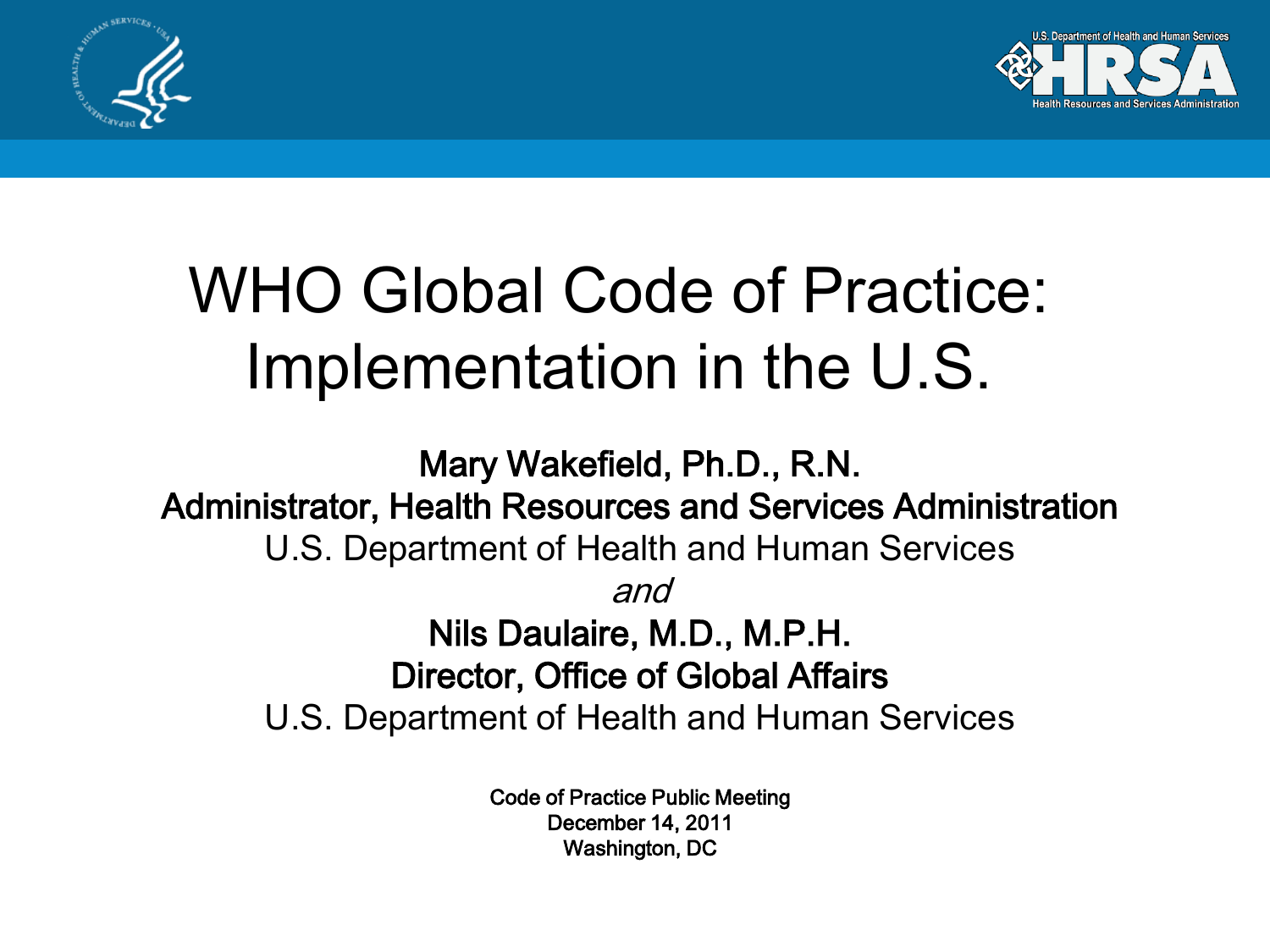



#### **Overview**

- U.S. Implementation of the Code of Practice
- Challenges
- Next Steps
- Summary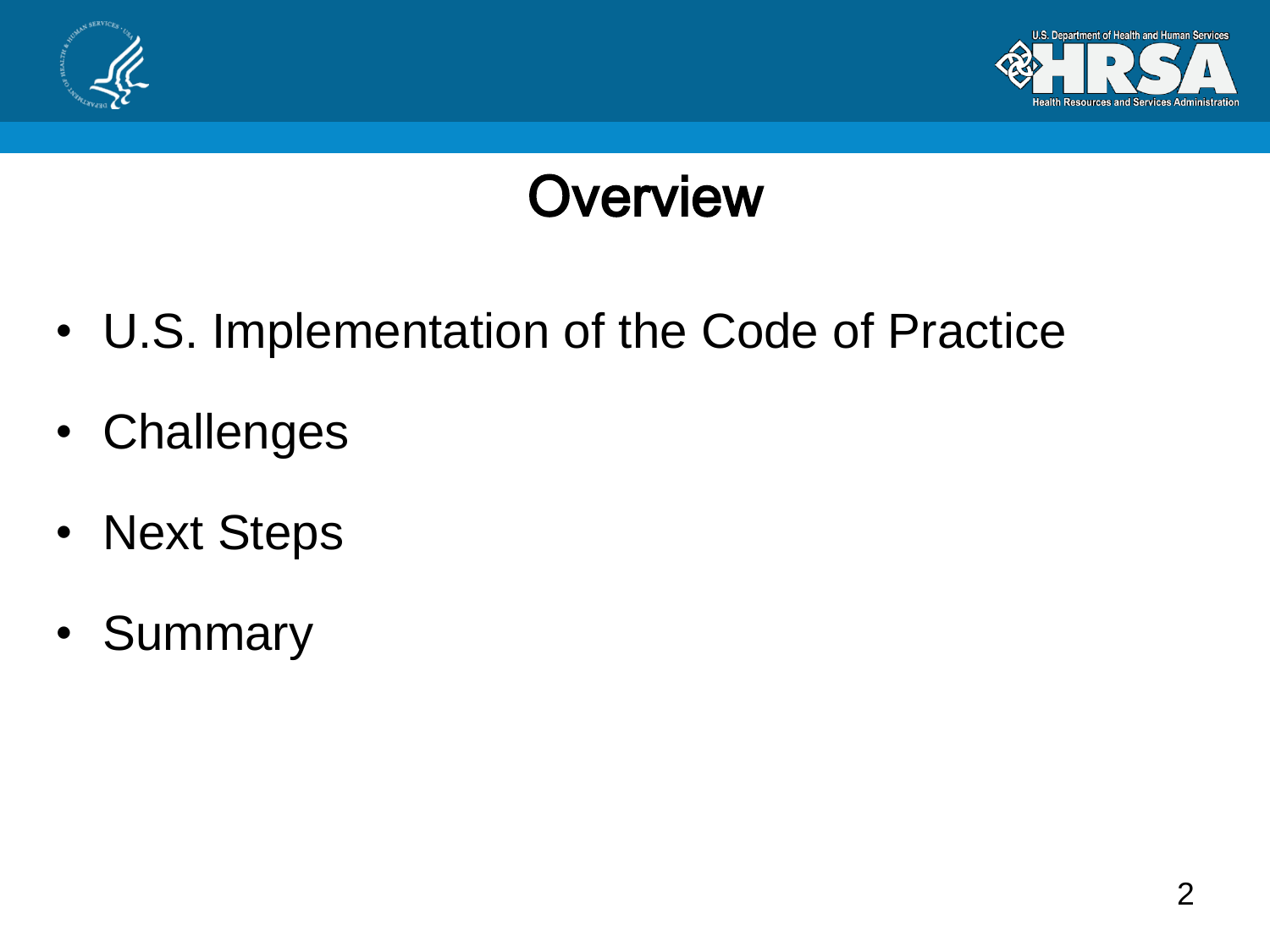



## Code of Practice: In Brief

- The WHO Global Code of Practice on the International Recruitment of Health Personnel was adopted by the 63rd World Health Assembly on 21 May 2010
- This voluntary Code aims to establish and promote principles and practices for the ethical international recruitment of health personnel as well as promote health system strengthening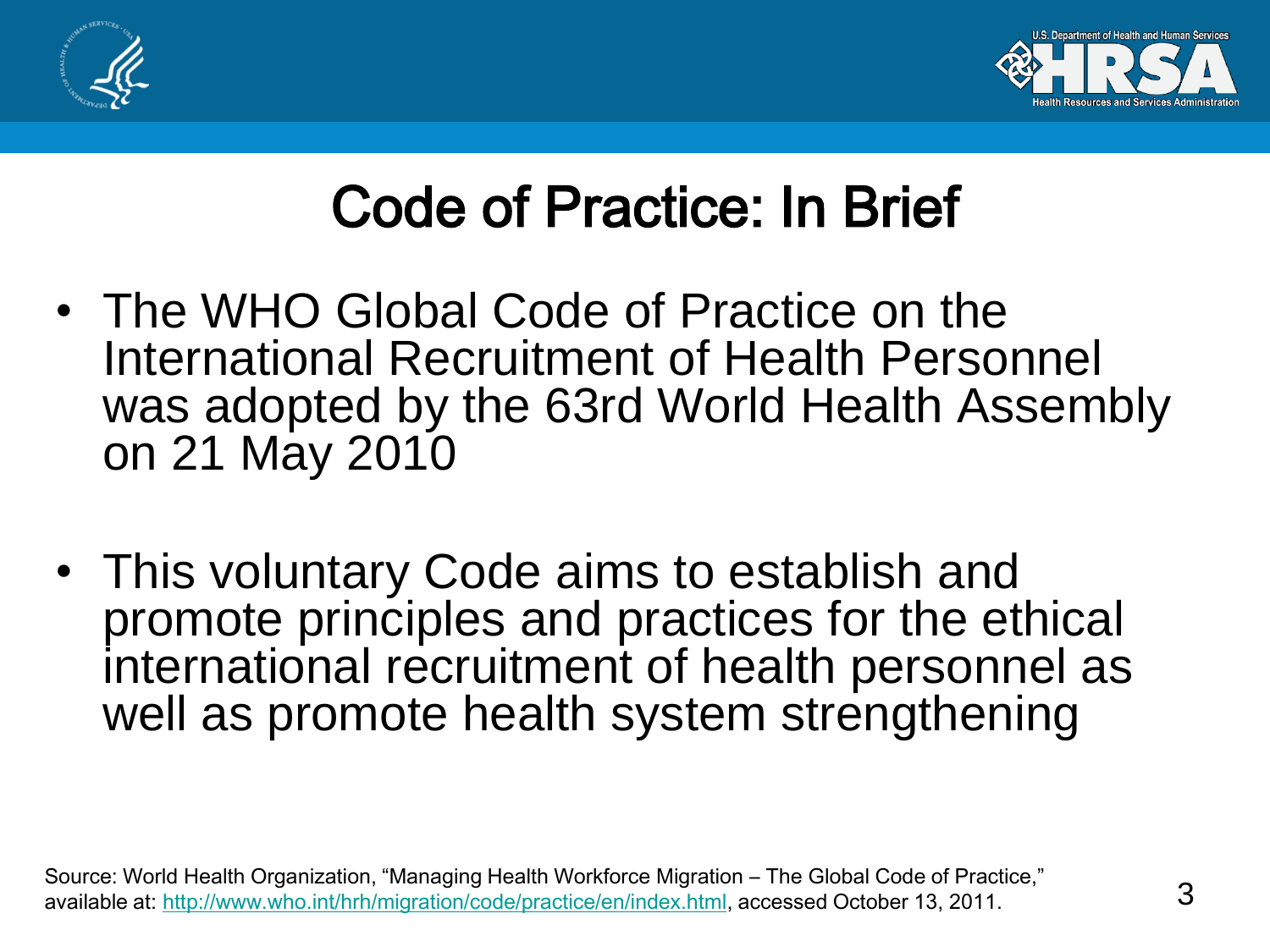



## Negotiations: How the Code Came to Be

- OGA staff, along with counterparts from the State Department, led the negotiating team on behalf of the United States
- There were several points of contention during the negotiations on the Code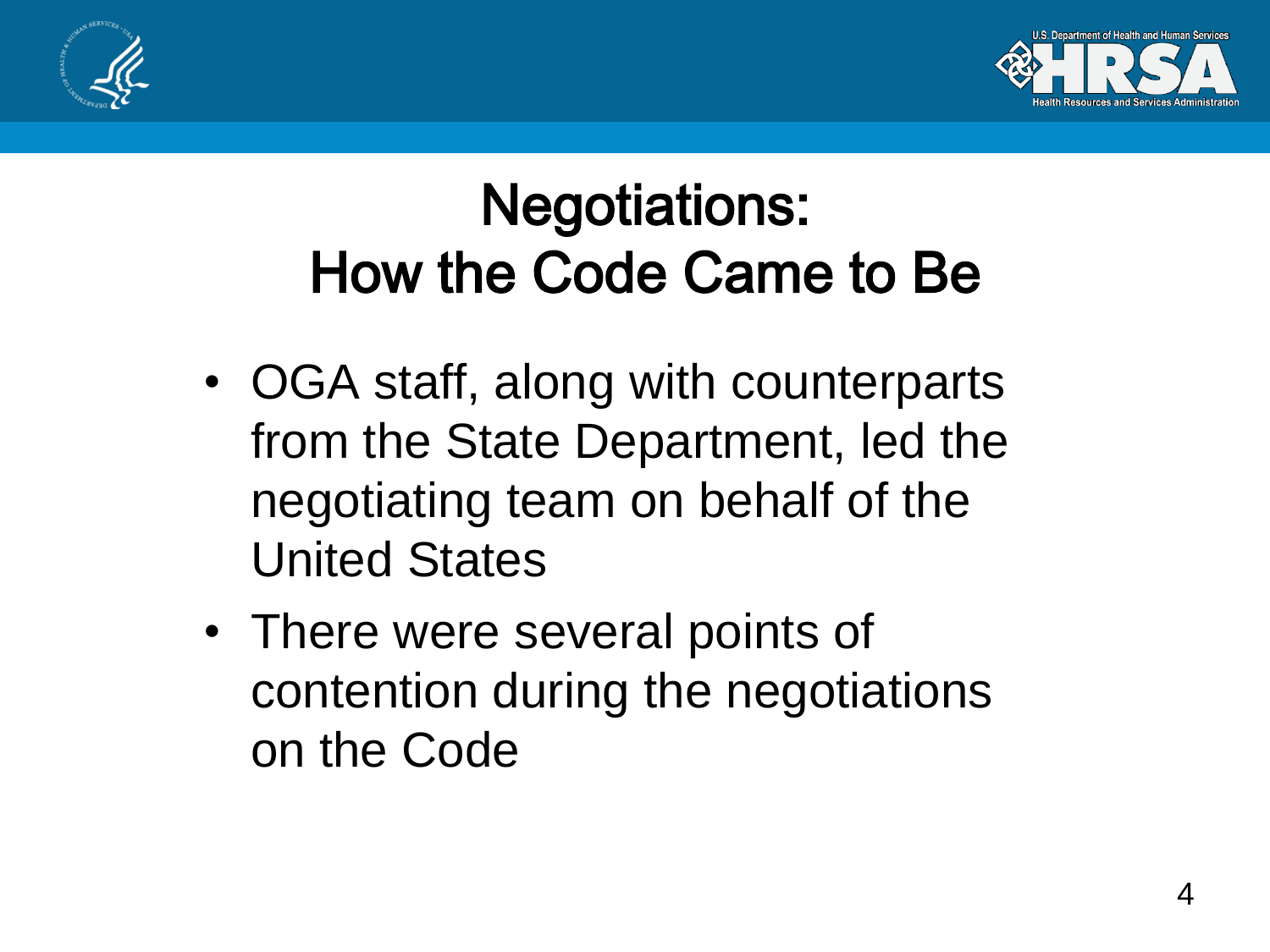



## Key Elements of the Code

- Promotion of ethical recruitment practices
- Fair labor practices for foreign educated health workers, including appropriate hourly wages and benefits
- Increased efforts from all countries, developed and developing, to meet their own health workforce needs
- Support for health system strengthening in less developed countries
- Tracking of migration patterns
- Periodic national status reports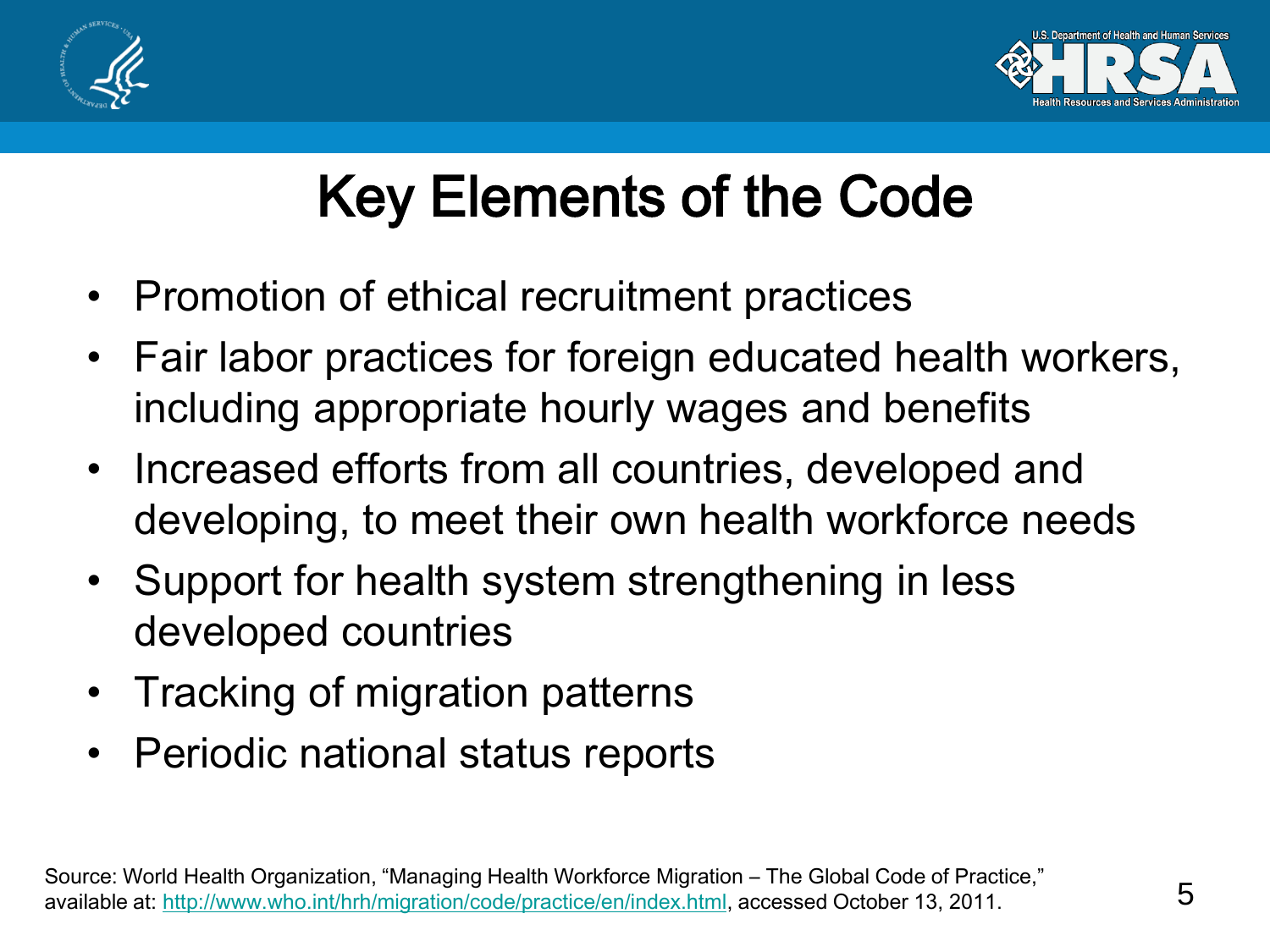



## Code Implementation: In Brief

- Each country has been asked to designate a National Authority to be responsible for Code implementation, with responsibilities to include managing domestic implementation as well as communicating progress to WHO
- Member states are requested to provide a regular national report to the WHO Secretariat every three years, with the first report requested in 2012 (likely in the spring)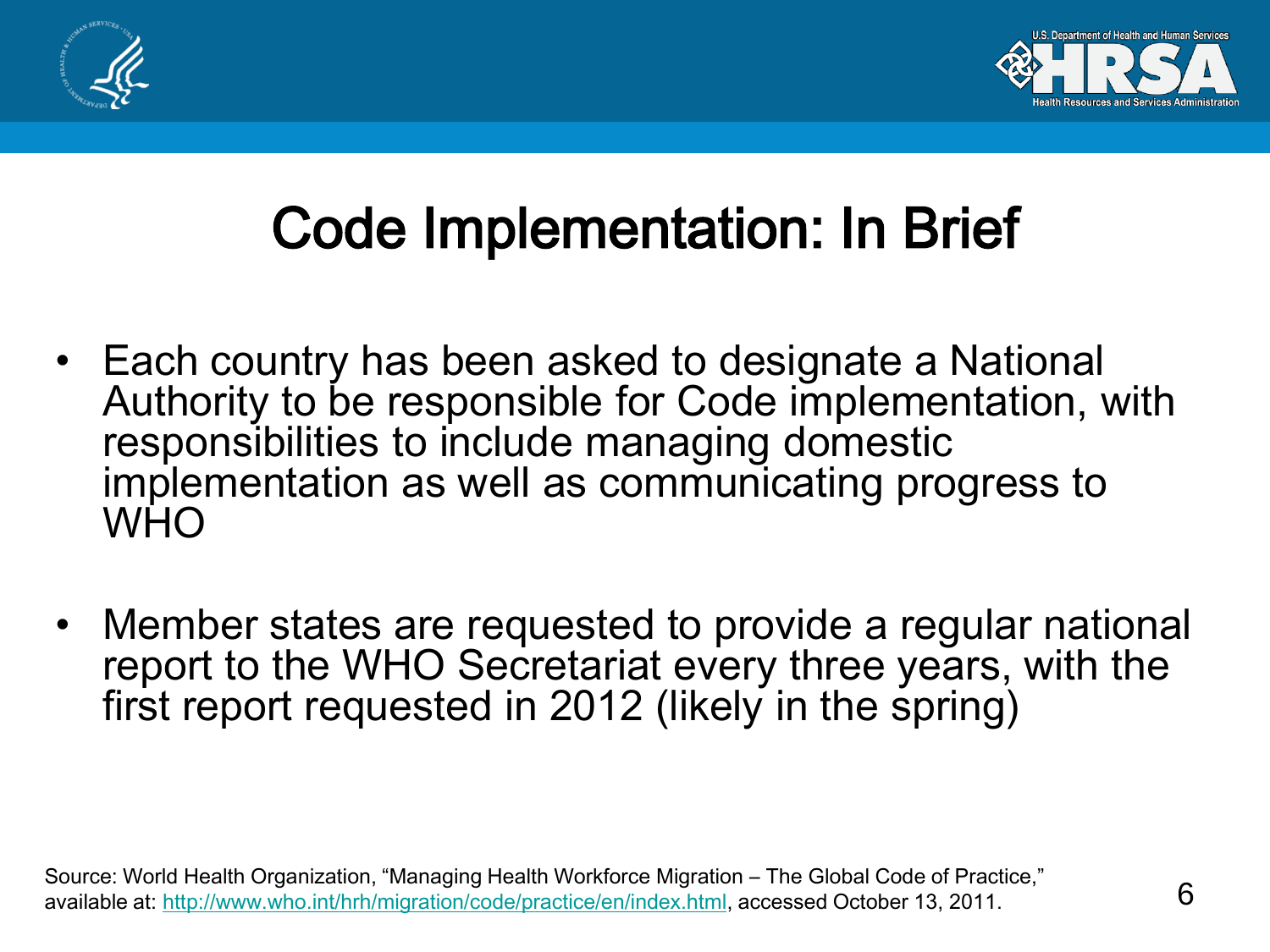



## WHO Activities on Code Implementation

- As part of the implementation process, WHO has collected the contact information for each Member State's designated National Authority and published it online.
- WHO has issued a set of draft reporting guidelines for Member States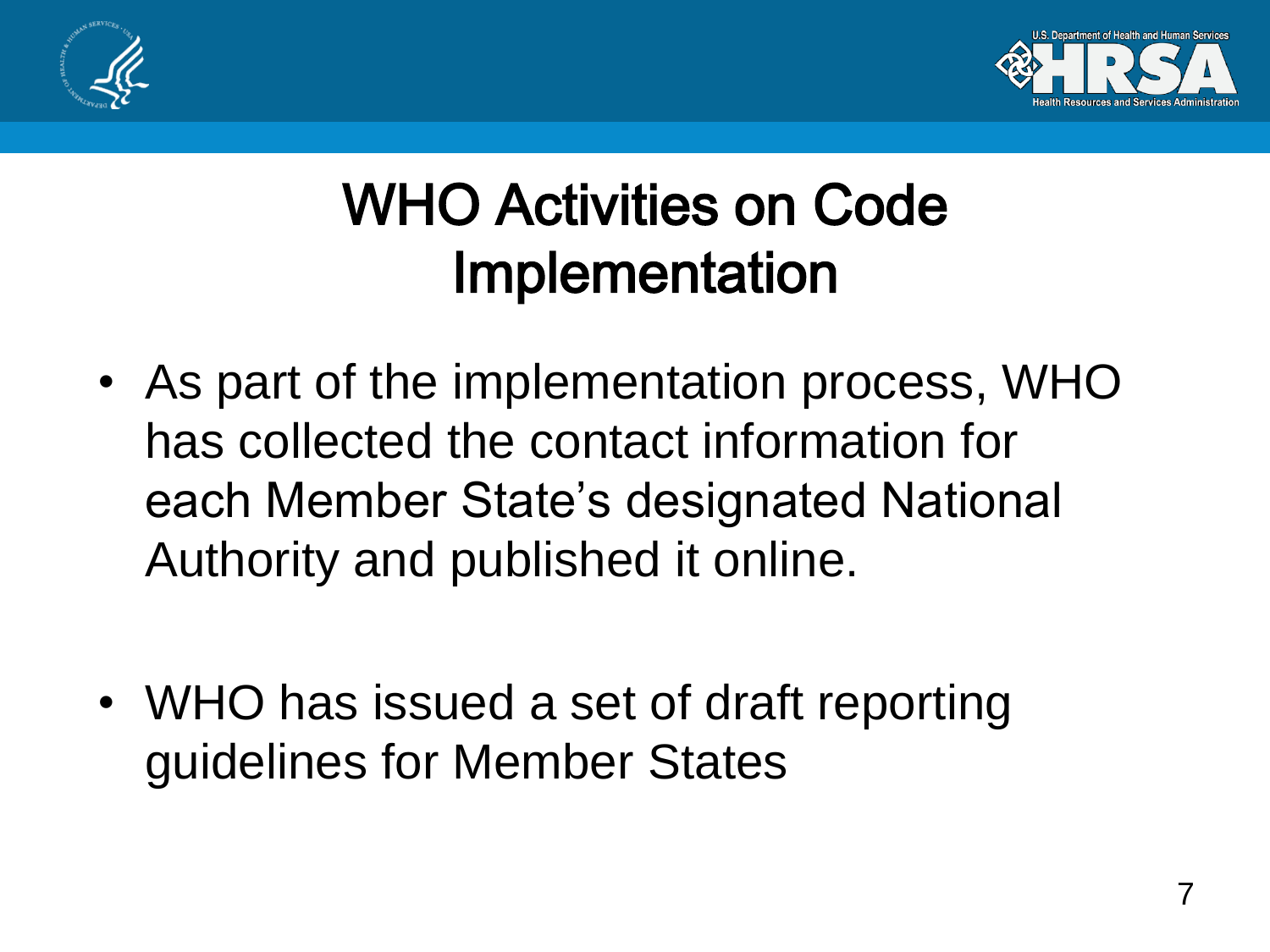



## The National Authority: A HRSA/OGA Partnership

- HRSA and OGA have been designated as the joint National Authority for the U.S.
- OGA is the lead HHS office in global health and international matters. OGA provides advice and direction to the HHS leadership regarding international health, family, and social affairs, including health diplomacy in support of U.S. foreign policy.
- 8 • HRSA provides national leadership, program resources and services needed to improve access to culturally competent, quality health care. HRSA focuses on improving access to health care services for people who are uninsured, isolated or medically vulnerable and on training health professions to improve the supply, capacity and distribution of the health workforce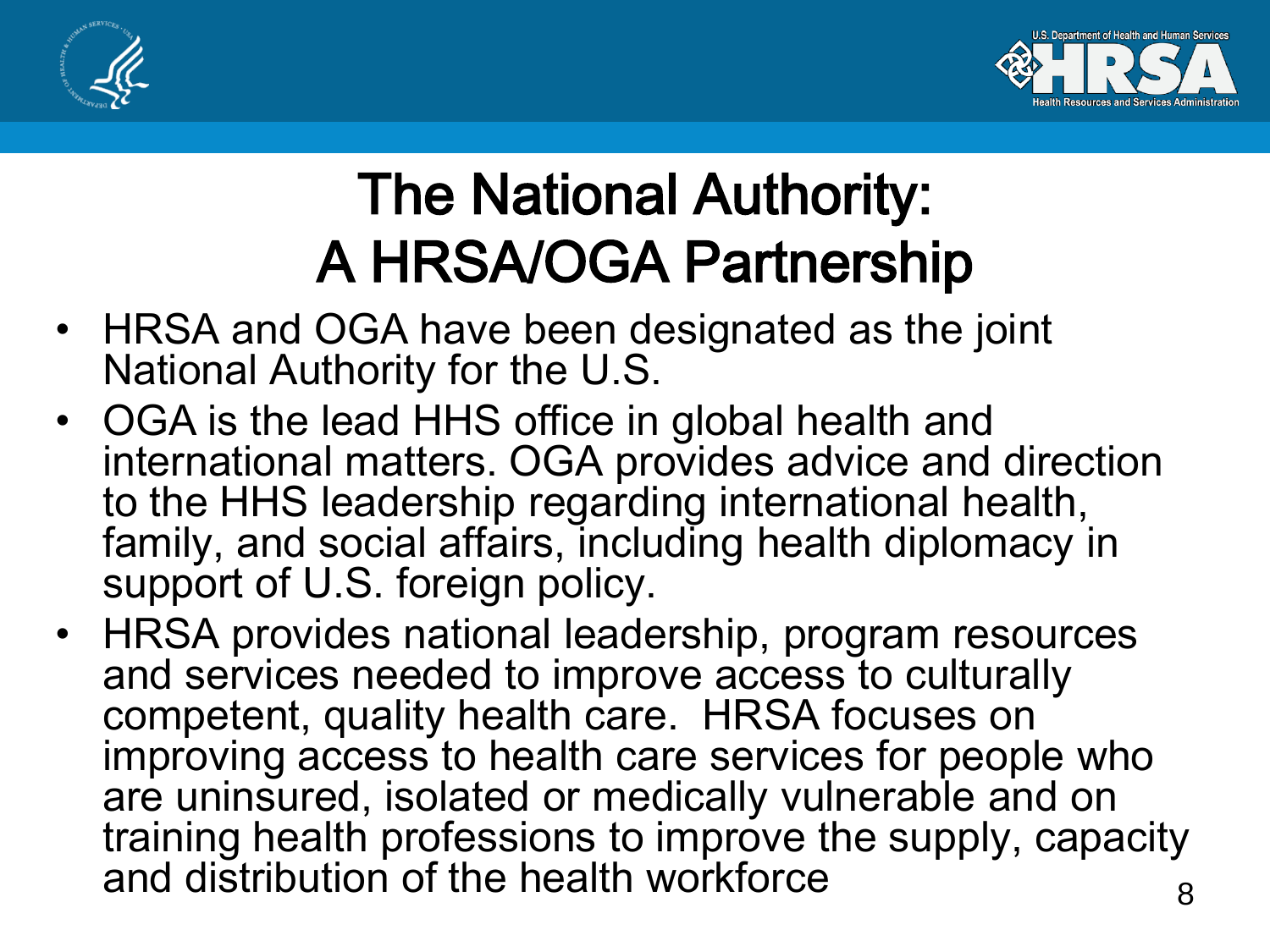



### Code of Practice: Implementation in the U.S. (2)

- An inter-governmental work-group, led by the Health Resources and Services Administration (HRSA) and the Office of Global Affairs (OGA) at the U.S. Department of Health and Human Services, has been convened to guide the U.S. implementation of the Code
- The National Authority is developing the data required for the national report requested by WHO Secretariat, to be submitted in the spring 2012
- Relationships are being established with non-governmental stakeholders
- The USG continues to support ongoing efforts to increase health workforce capacity both nationally and internationally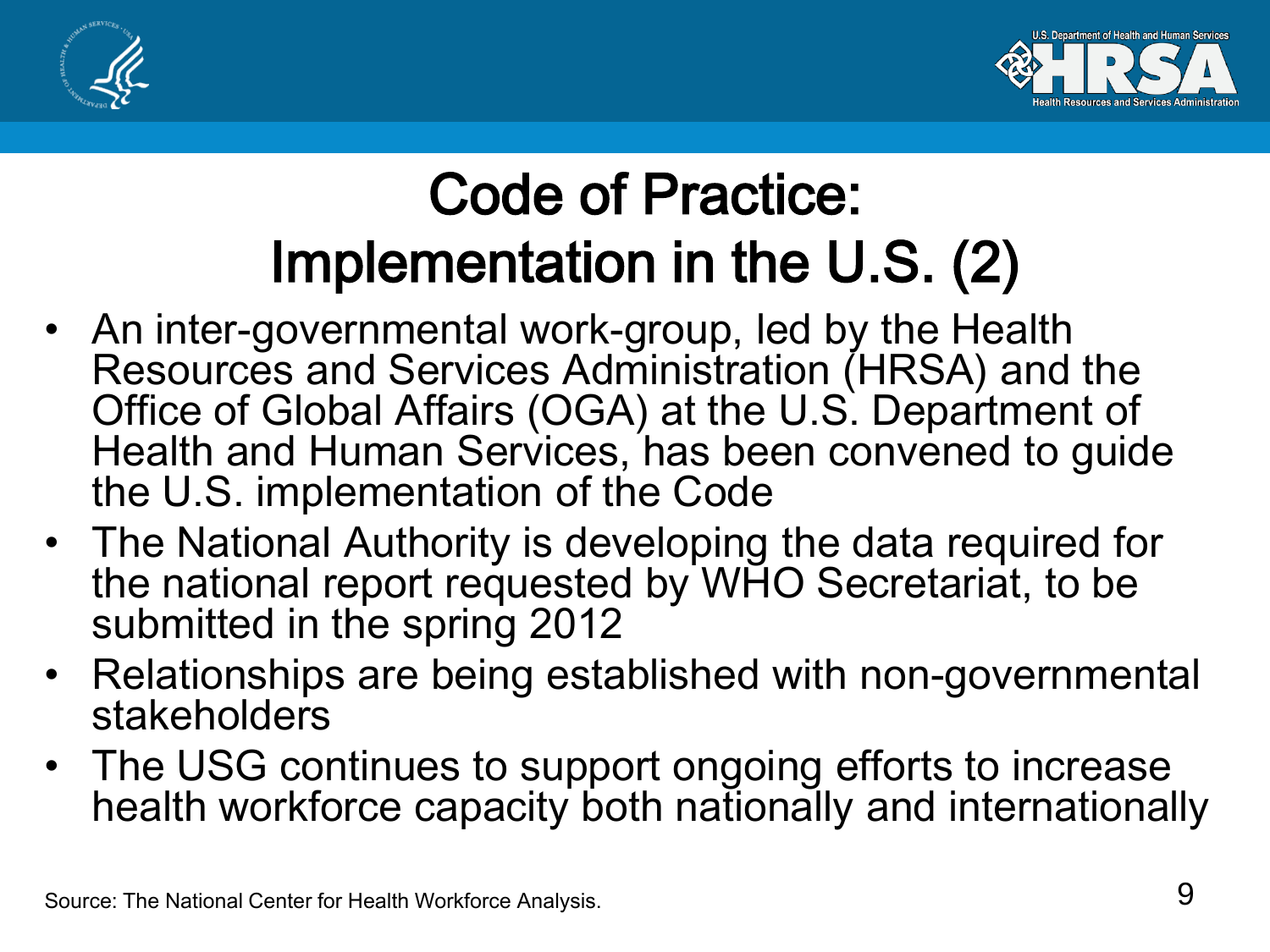



### The National Center for Health Workforce Analysis (NCHWA)

- Created in 2010 by the passage of the Affordable Care Act<sup>1</sup>
- Charged with developing information on the health care workforce and workforce related issues
- Mission to support more informed public and private sector decision making related to the health workforce through expanded and improved health workforce data, projections and information.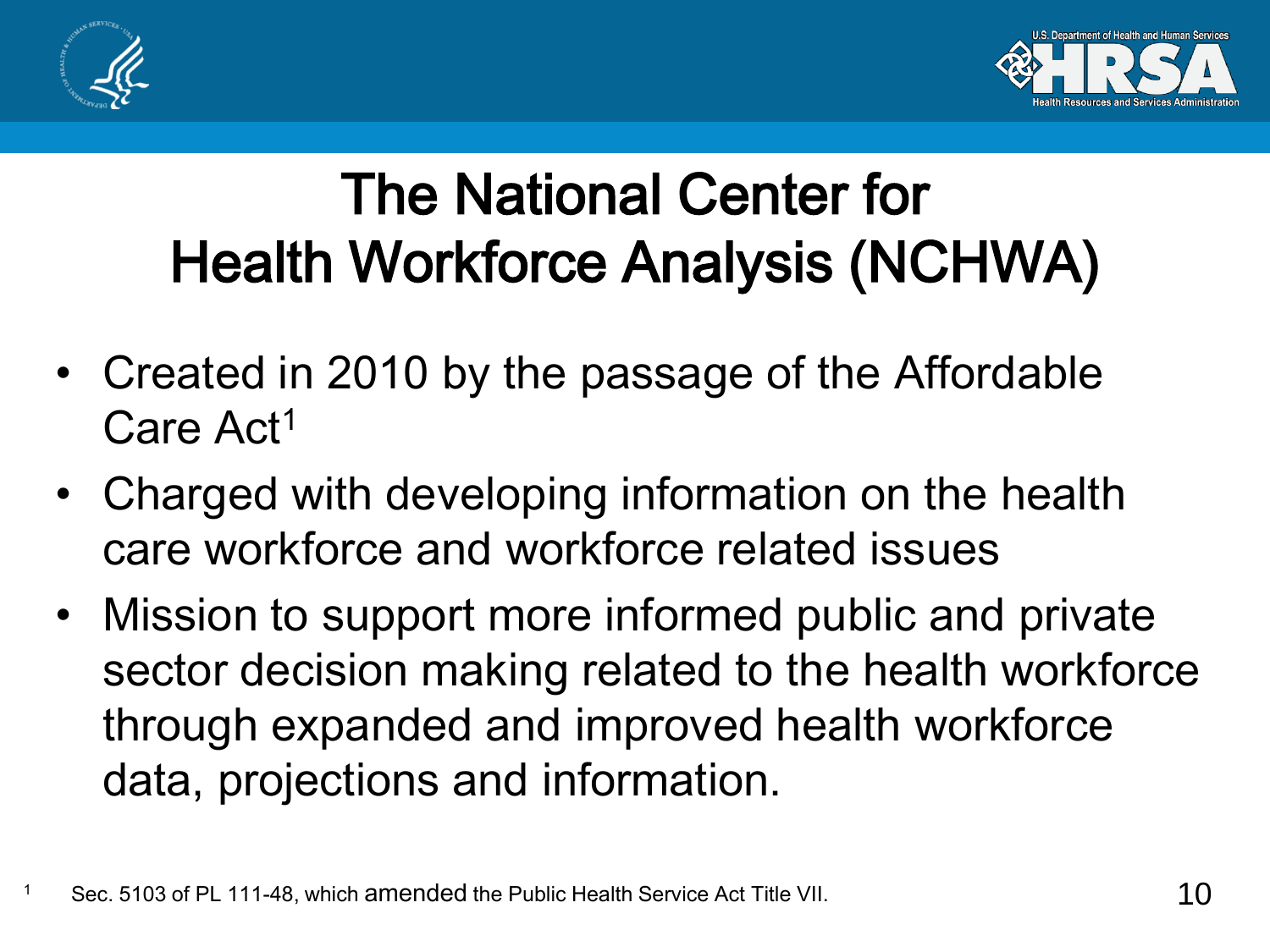



## Draft Reporting Guidelines

- The WHO issued their most recent draft guidelines on monitoring the implementation of the Code of Practice in March 2011
- In addition to a draft regular national reporting instrument, these guidelines include a rationale for monitoring and suggestions for the reporting and monitoring process
- The draft national reporting instrument includes a qualitative section and a quantitative section to address the question of minimum data sets, with an initial focus on medical doctors, nurses, and midwives for quantitative reporting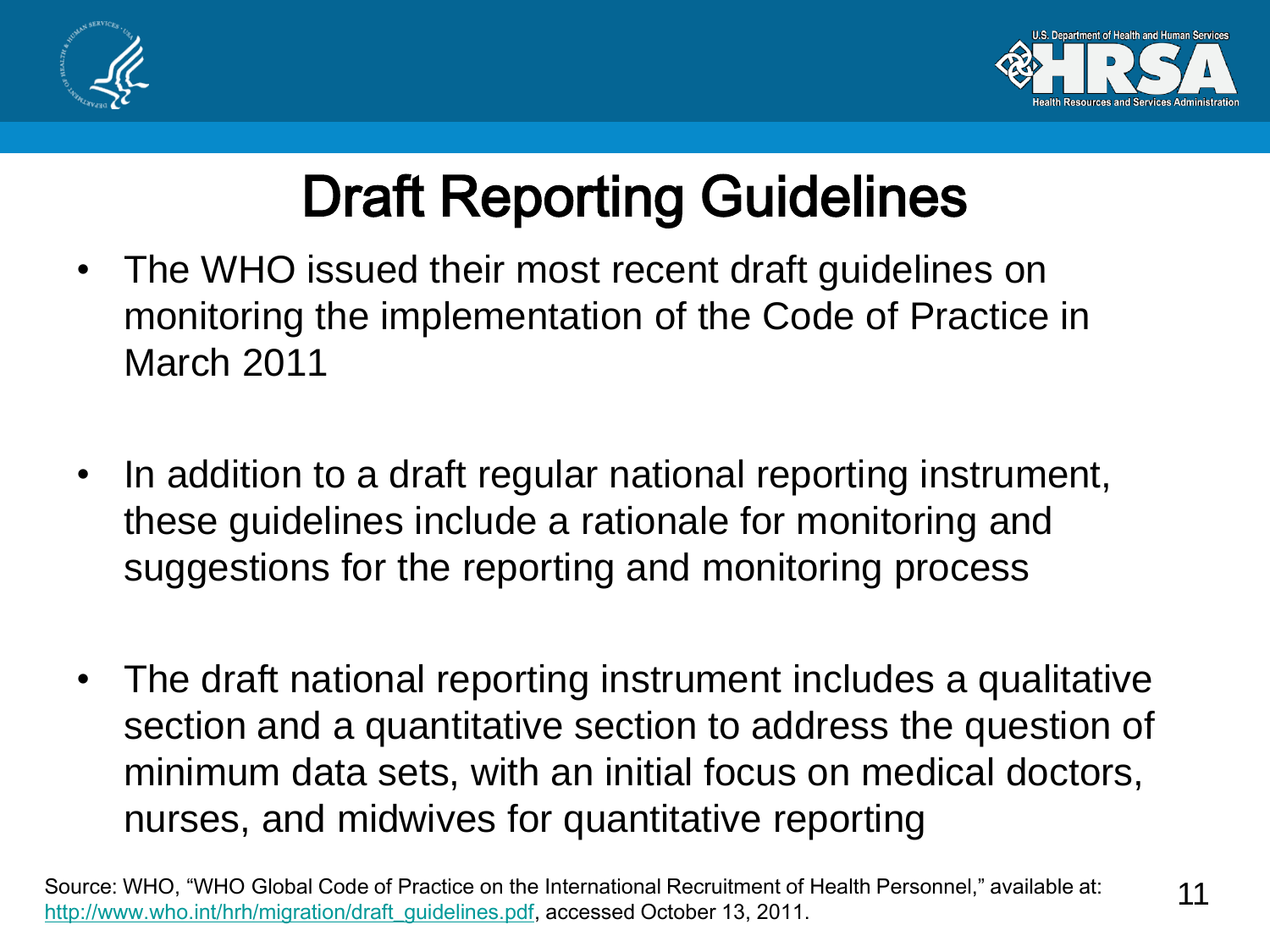



## USG Global Health Workforce Development Activities

- Activities are based on the principles of country ownership and sustainability
- Collaborate with source countries to design and implement programs that will address "push" factors
- Efforts span the spectrum of human resources of health (HRH) interventions but are tailored in each country to their individual needs and priorities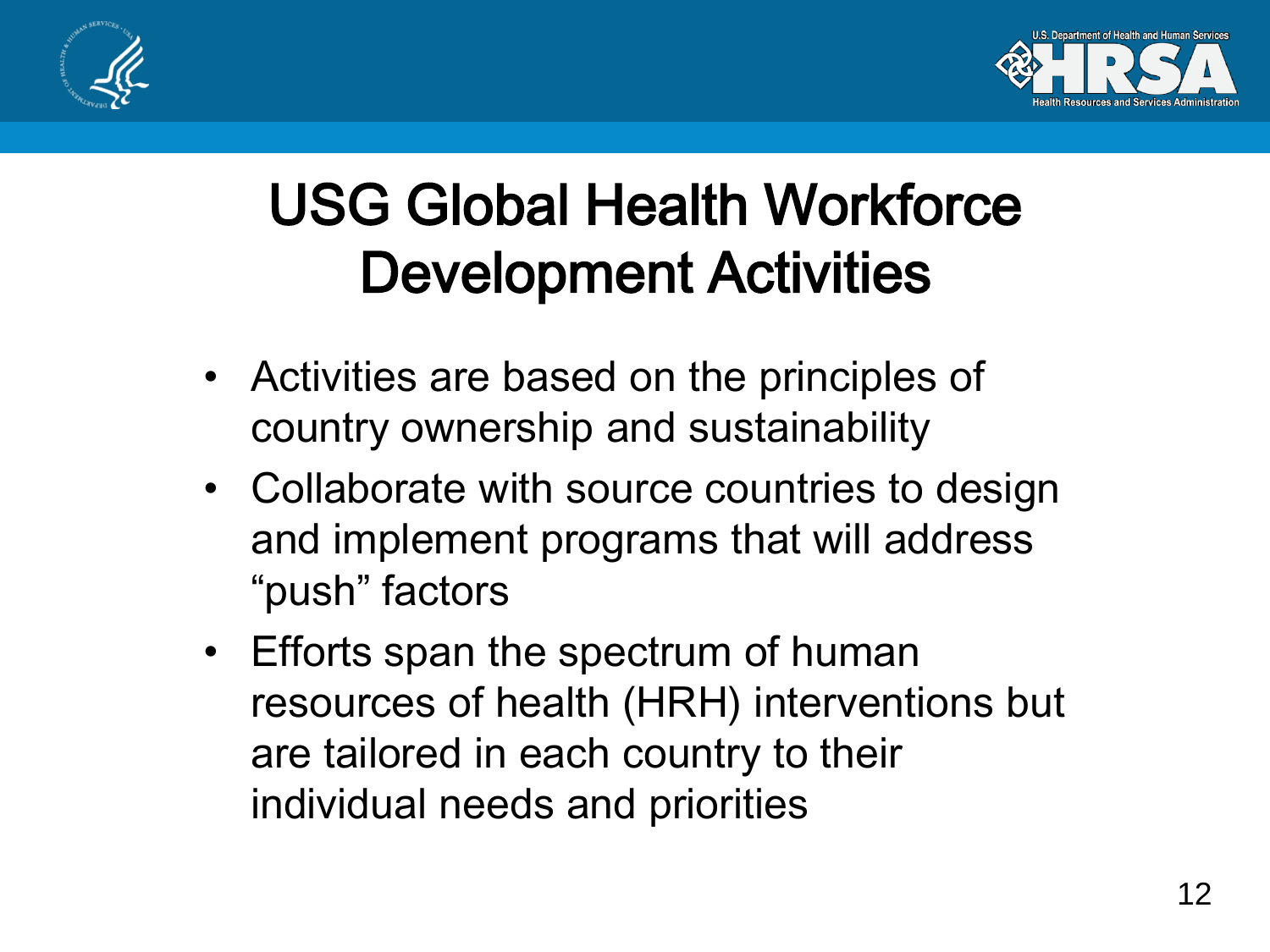



## USG Global Health Workforce Development Activities (cont.)

- Activities are primarily divided into three categories:
	- 1) HRH Policy and Planning
	- 2) Workforce Development
	- 3) Performance Support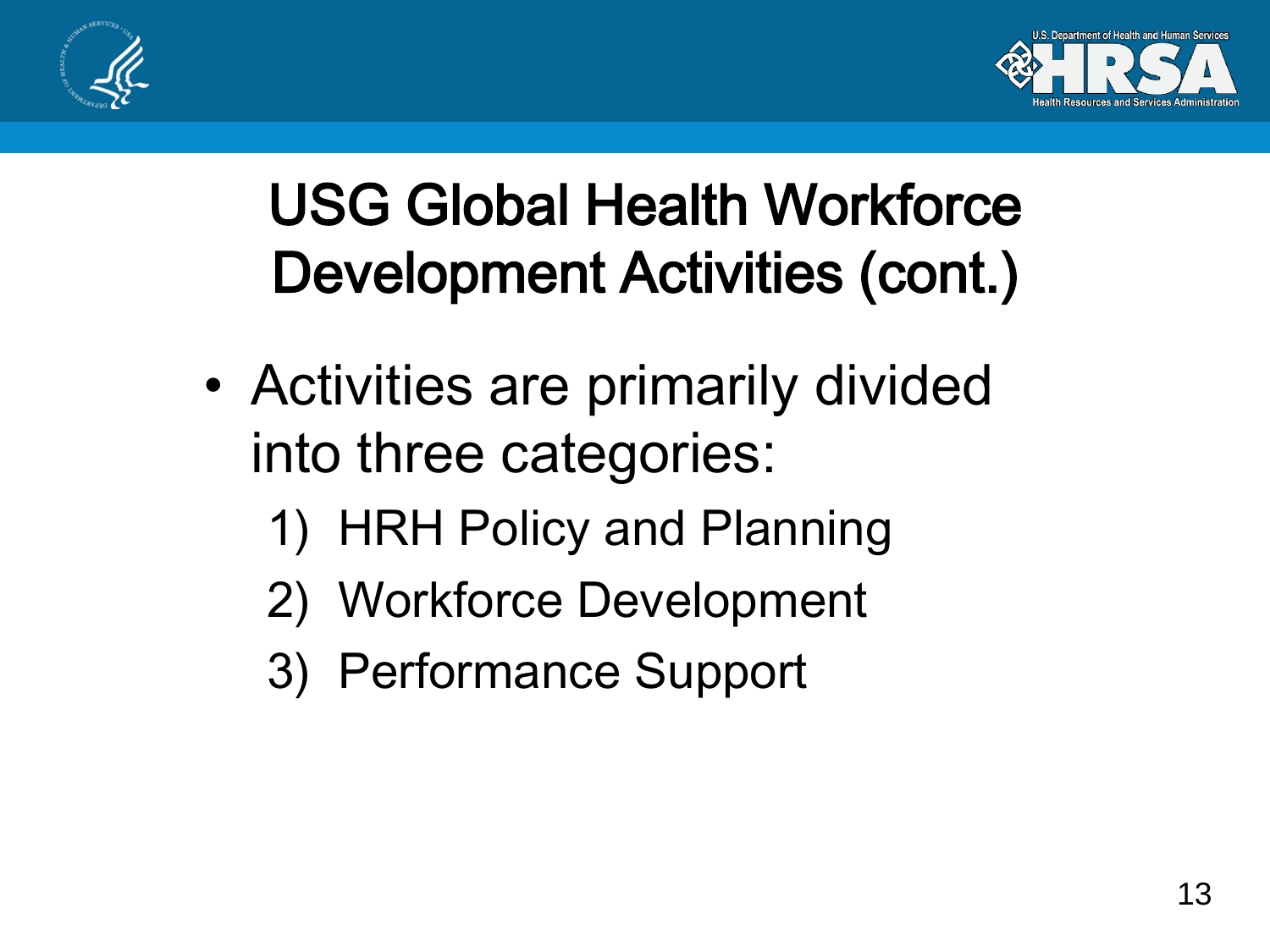



### International Activities at HRSA

HRSA Global HIV/AIDS Program:

- International AIDS Education and Training Center (I-TECH)
- Medical Education Partnership Initiative (MEPI)
- Nursing Education Partnership Initiative (NEPI)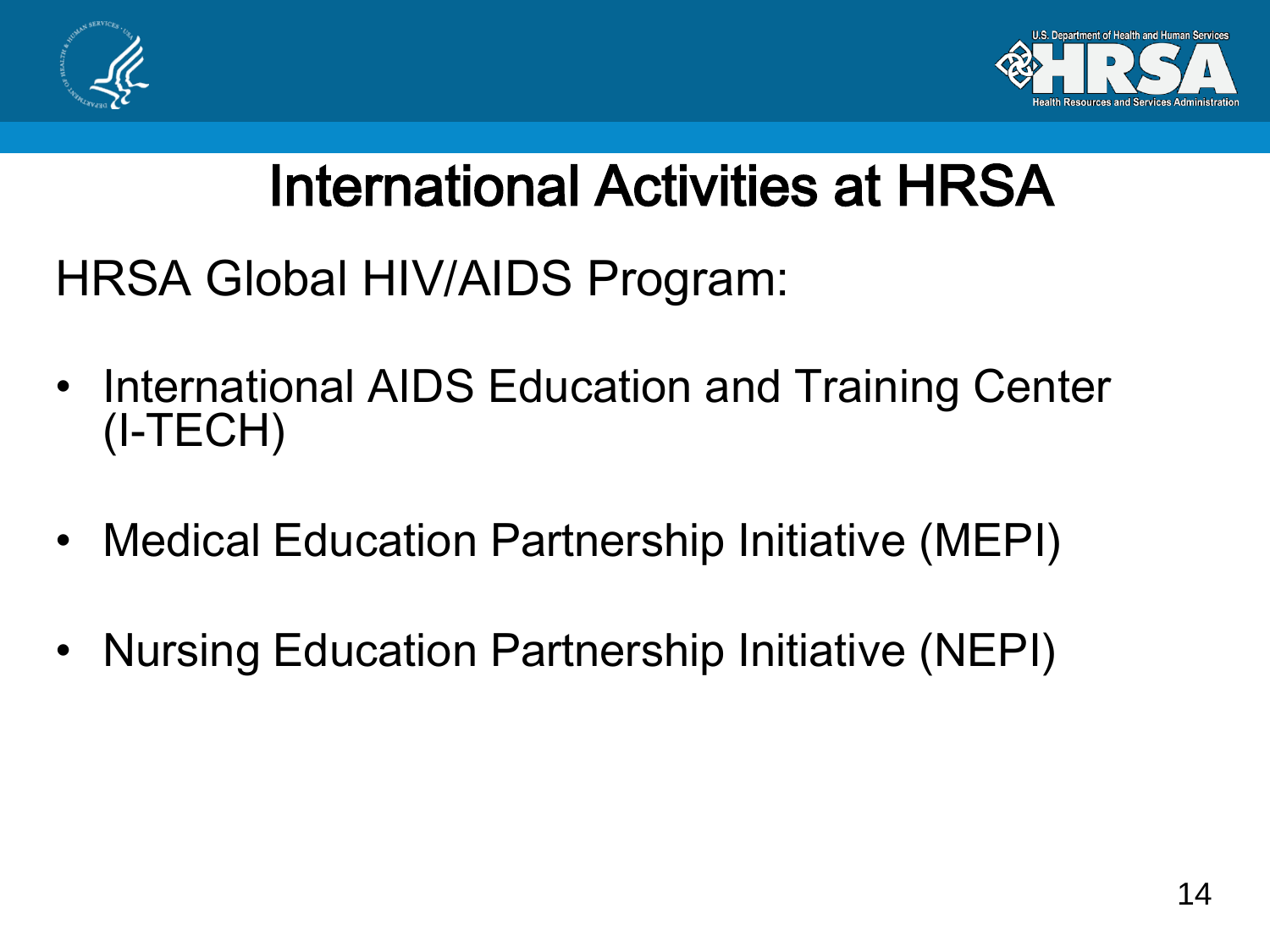



## Challenges to U.S. Implementation

- Privatized nature of the US health care system
- Incomplete data and information to track migration of health professionals
- Challenges to ensuring an adequate US production level to meet future needs
- Attractive professional and personal opportunities in the U.S.; strong interest in migration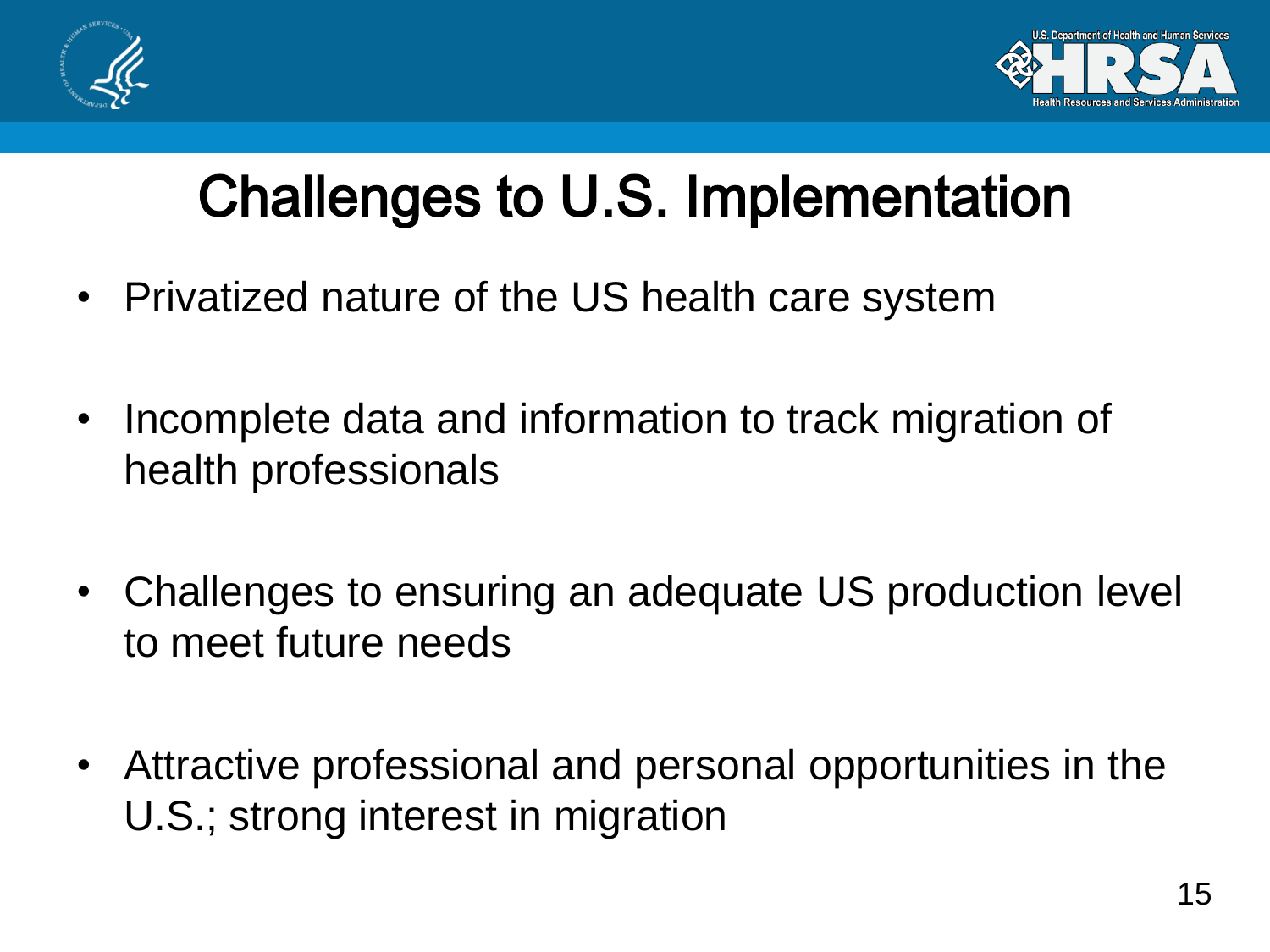



# Next Steps (1)

- The National Authority will track updates from WHO regarding the Code, its implementation, and monitoring
- The inter-governmental work-group will continue to meet to address key issues in the U.S. implementation of the Code
- The U.S. government will continue to encourage and participate in international conferences dedicated to the global health workforce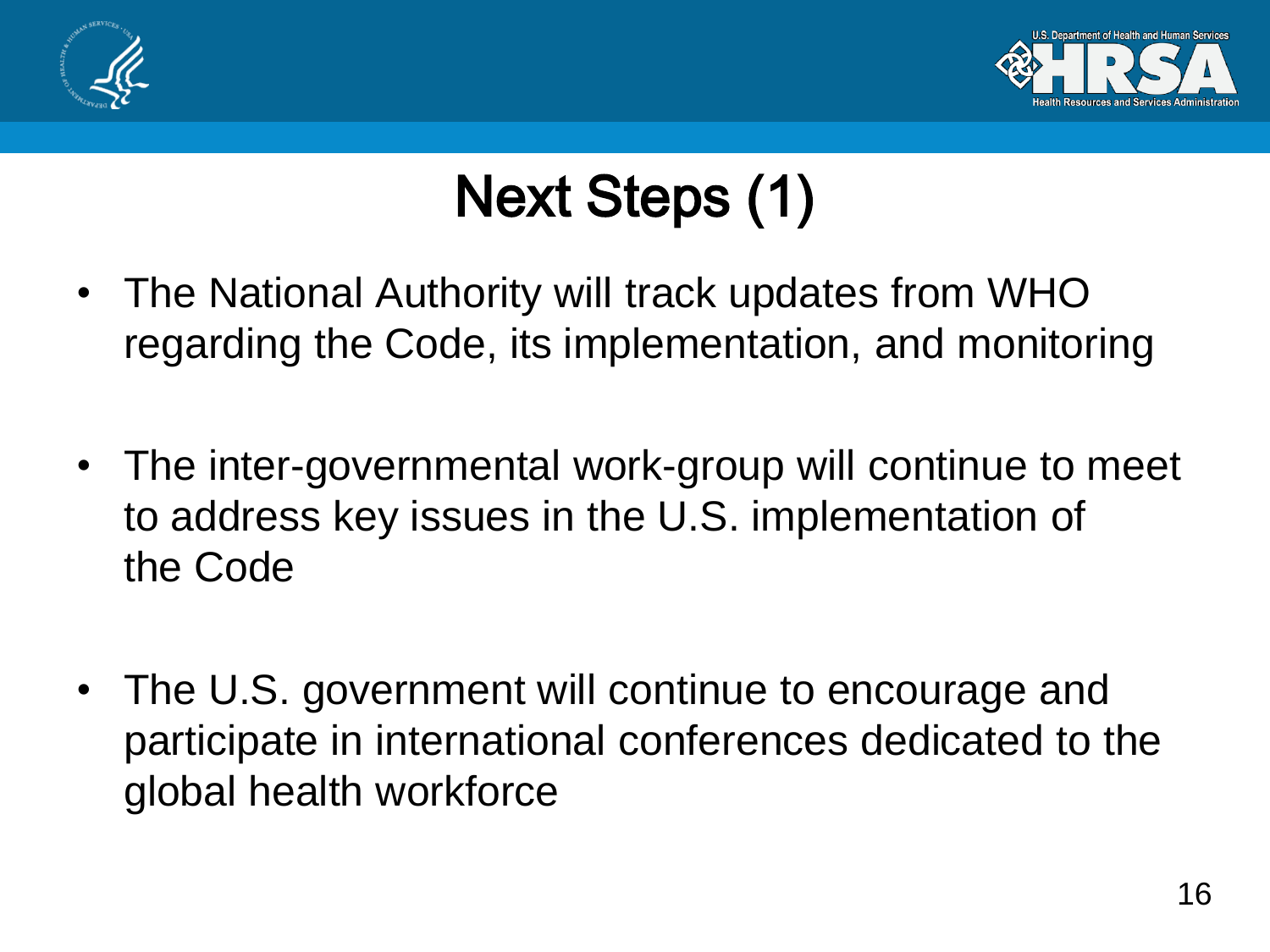



# Next Steps (2)

- HRSA will compile available data to respond to suggested WHO reporting guidelines
- NCHWA will continue to develop data to describe supply of and demand for the health workforce across the U.S. in order to inform public policy and private investments in the domestic health workforce
- The National Authority will continue to establish relationships with interested stakeholders in the public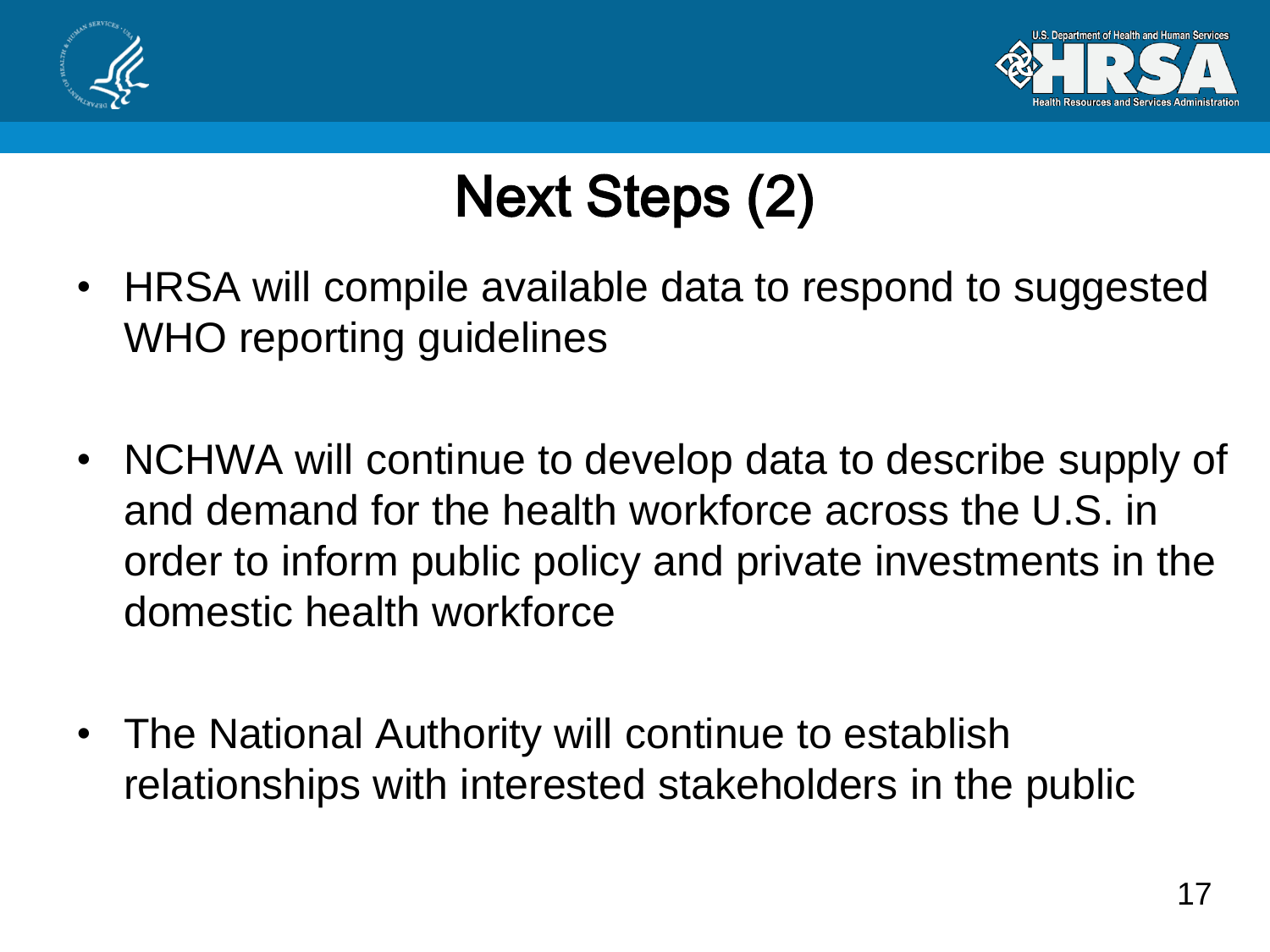



## **Summary**

- The U.S. supports the principles espoused by the WHO Code of Practice
- The U.S. will continue to participate in partnerships that are designed to strengthen local health resources in developing countries
- Due to the privatized nature of the U.S. health care and health personnel recruitment systems, our country will face challenges in the implementation of the Code of **Practice**
- Partnerships across federal agencies and with nongovernmental organizations will be critical to the U.S. Implementation of this Code